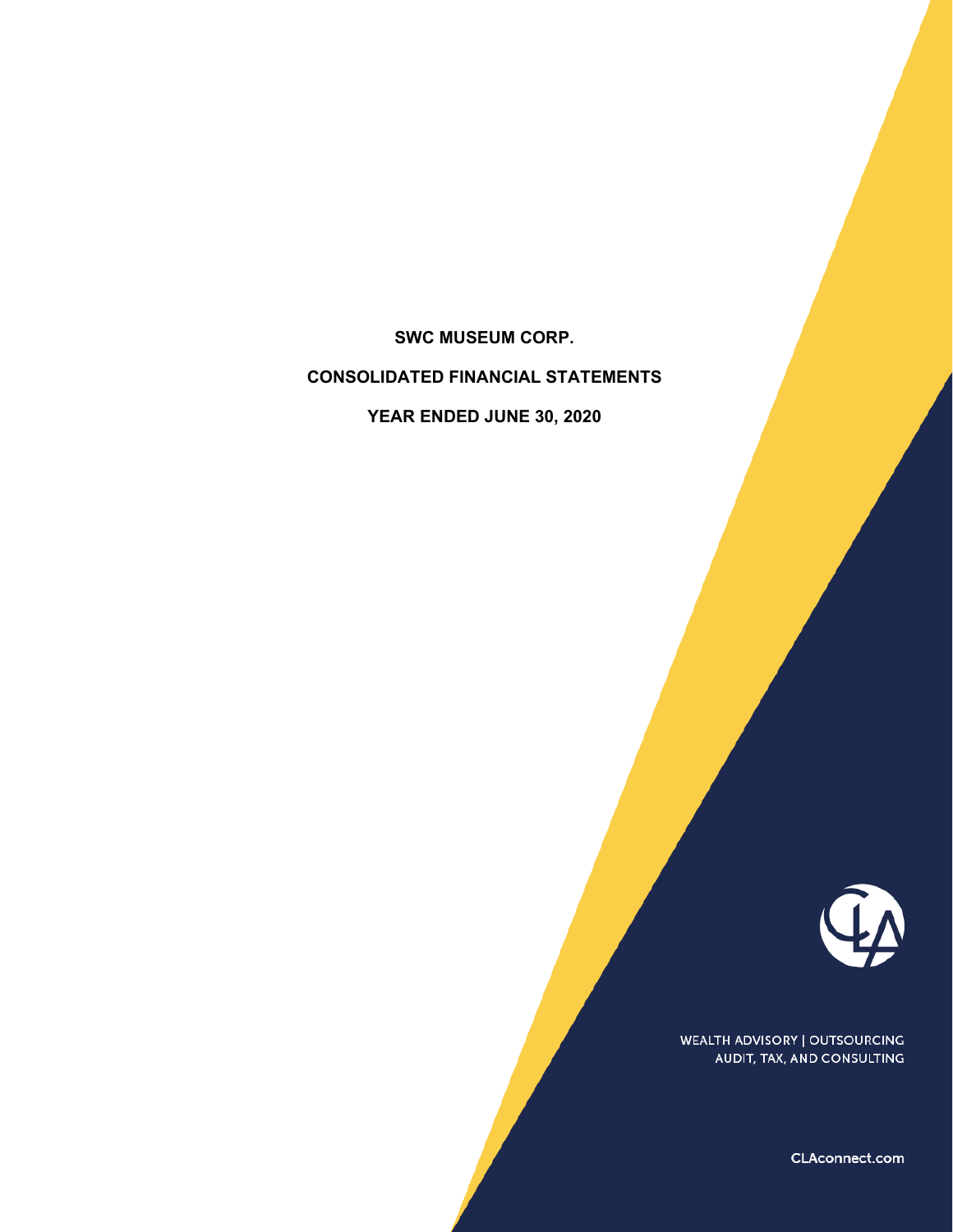## **SWC MUSEUM CORP. TABLE OF CONTENTS YEAR ENDED JUNE 30, 2020**

| INDEPENDENT AUDITORS' REPORT                         |                  |
|------------------------------------------------------|------------------|
| <b>CONSOLIDATED FINANCIAL STATEMENTS</b>             |                  |
| <b>CONSOLIDATED STATEMENT OF FINANCIAL POSITION</b>  | 3                |
| <b>CONSOLIDATED STATEMENT OF ACTIVITIES</b>          | $\boldsymbol{4}$ |
| <b>CONSOLIDATED STATEMENT OF FUNCTIONAL EXPENSES</b> | 5                |
| <b>CONSOLIDATED STATEMENT OF CASH FLOWS</b>          | 6                |
| NOTES TO CONSOLIDATED FINANCIAL STATEMENTS           |                  |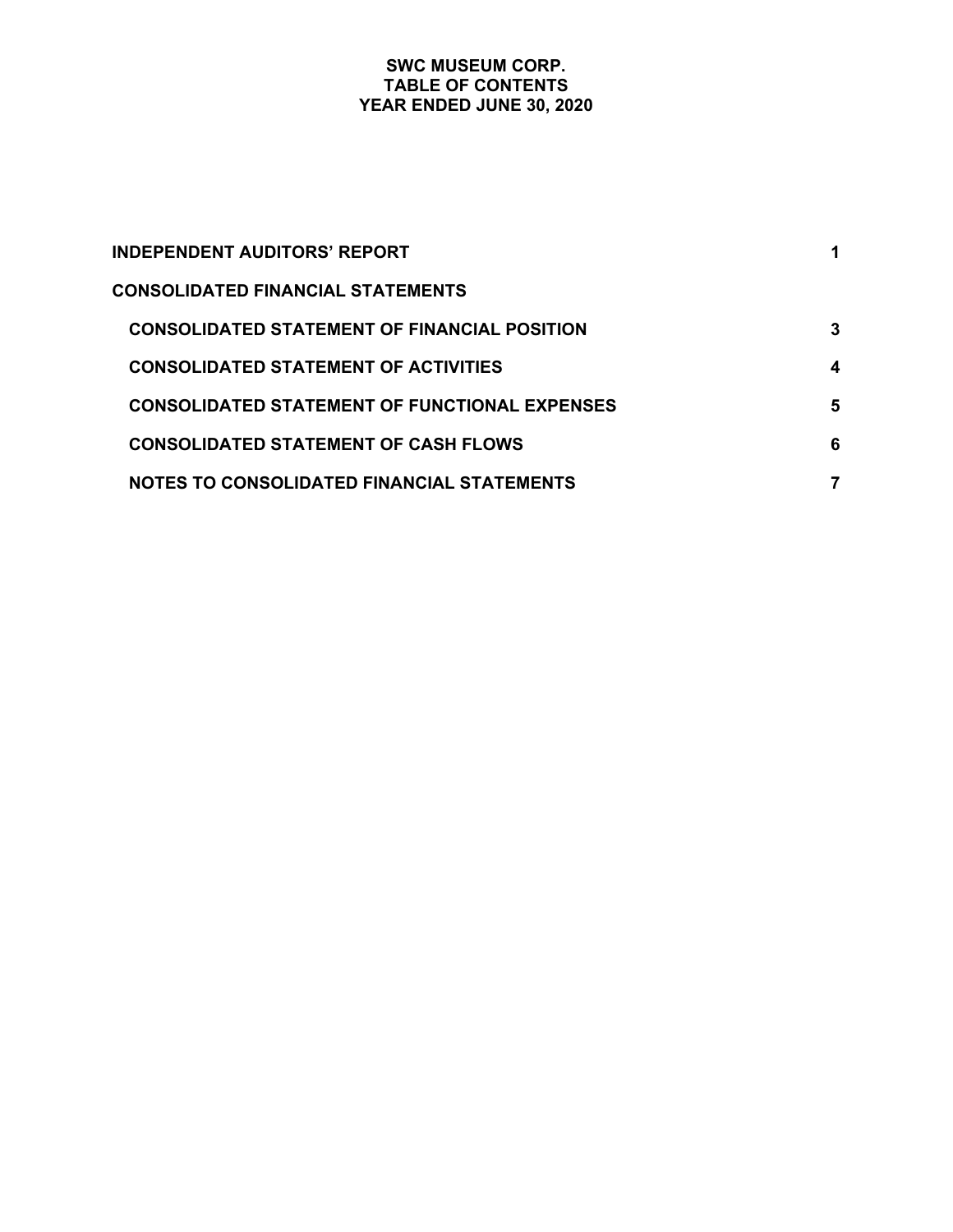

**CliftonLarsonAllen LLP CLAconnect.com**

# **INDEPENDENT AUDITORS' REPORT**

Board of Trustees SWC Museum Corp. Los Angeles, California

We have audited the accompanying consolidated financial statements of SWC Museum Corp., (a nonprofit corporation) which comprise the consolidated statement of financial position as of June 30, 2020, and the related consolidated statements of activities, functional expenses, and cash flows for the year then ended, and the related notes to the consolidated financial statements.

## *Management's Responsibility for the Financial Statements*

Management is responsible for the preparation and fair presentation of these consolidated financial statements in accordance with accounting principles generally accepted in the United States of America; this includes the design, implementation, and maintenance of internal control relevant to the preparation and fair presentation of consolidated financial statements that are free from material misstatement, whether due to fraud or error.

## *Auditors' Responsibility*

Our responsibility is to express an opinion on these consolidated financial statements based on our audit. We conducted our audit in accordance with auditing standards generally accepted in the United States of America. Those standards require that we plan and perform the audits to obtain reasonable assurance about whether the consolidated financial statements are free from material misstatement.

An audit involves performing procedures to obtain audit evidence about the amounts and disclosures in the consolidated financial statements. The procedures selected depend on the auditor's judgment, including the assessment of the risks of material misstatement of the consolidated financial statements, whether due to fraud or error. In making those risk assessments, the auditor considers internal control relevant to the entity's preparation and fair presentation of the consolidated financial statements in order to design audit procedures that are appropriate in the circumstances, but not for the purpose of expressing an opinion on the effectiveness of the entity's internal control. Accordingly, we express no such opinion. An audit also includes evaluating the appropriateness of accounting policies used and the reasonableness of significant accounting estimates made by management, as well as evaluating the overall presentation of the consolidated financial statements.

We believe that the audit evidence we have obtained is sufficient and appropriate to provide a basis for our audit opinion.



CLA is an independent member of Nexia International, a leading, global network of independent accounting and consulting firms. See nexia.com/member-firm-disclaimer for details.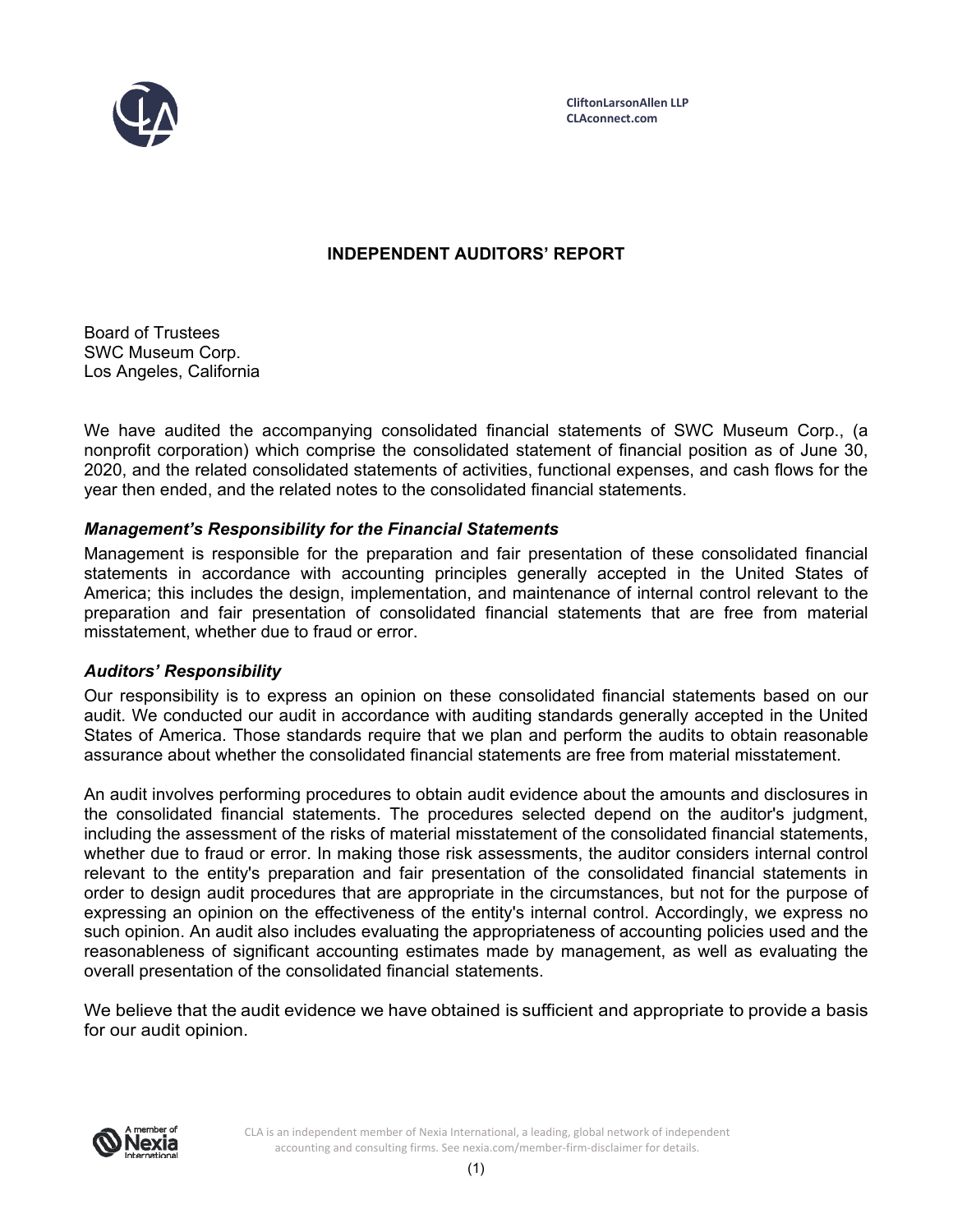## *Opinion*

In our opinion, the consolidated financial statements referred to above present fairly, in all material respects, the financial position of SWC Museum Corp. as of June 30, 2020, and the changes in their net assets and their cash flows for the year then ended, in accordance with accounting principles generally accepted in the United States of America.

# *Emphasis-of-Matter Regarding Prior Period Adjustment*

As described in Note 13 to the financial statements, SWC Museum Corp. recorded pledges that did not meet the requirements of accounting principles generally accepted in the United States of America for financial statement recognition and incorrectly classified earned income as with donor restrictions for the year ended June 30, 2019. Our opinion is not modified with respect to these matters.

Viifton Larson Allen LLP

**CliftonLarsonAllen LLP** 

Los Angeles, California October 19, 2021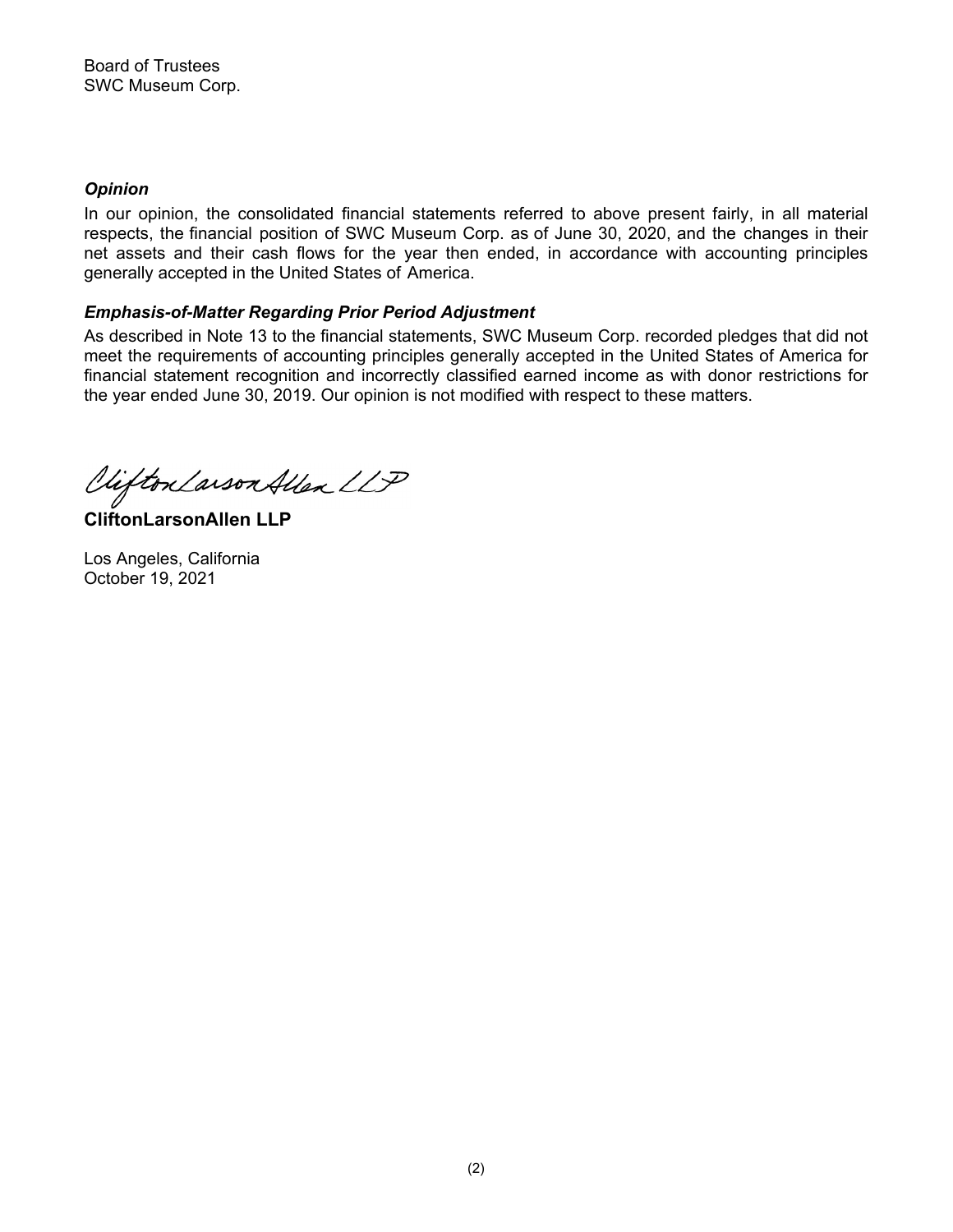## **SWC MUSEUM CORP. CONSOLIDATED STATEMENT OF FINANCIAL POSITION JUNE 30, 2020**

#### **ASSETS**

| Cash and Cash Equivalents<br><b>Restricted Cash</b><br><b>Other Receivables</b><br>Pledges Receivable, Net<br><b>Prepaids and Other Assets</b><br>Loan Fees<br>License Agreement<br>Property and Equipment, Net<br><b>Construction in Progress</b><br><b>Land Use Costs</b>           | \$<br>4,992,100<br>427,600<br>499,287<br>17,198,712<br>438,098<br>124,520<br>121,809<br>104,104<br>149,416,822<br>2,000,000 |
|---------------------------------------------------------------------------------------------------------------------------------------------------------------------------------------------------------------------------------------------------------------------------------------|-----------------------------------------------------------------------------------------------------------------------------|
| <b>Total Assets</b>                                                                                                                                                                                                                                                                   | \$175,323,052                                                                                                               |
| <b>LIABILITIES AND NET ASSETS</b>                                                                                                                                                                                                                                                     |                                                                                                                             |
| <b>LIABILITIES</b><br><b>Accounts Payable and Accrued Expenses</b><br><b>Related Party Payable</b><br><b>Total Liabilities</b><br><b>COMMITMENTS AND CONTINGENCIES</b>                                                                                                                | \$<br>6,469,390<br>27,681,982<br>34, 151, 372                                                                               |
| <b>NET ASSETS</b><br><b>Without Donor Restrictions:</b><br>Undesignated<br><b>Restricted Cash</b><br>Invested in Property and Equipment, Net<br>Invested in Construction in Progress and<br>Land Use Costs, Net of Related Debt<br><b>Total Net Assets Without Donor Restrictions</b> | 3,144,770<br>427,600<br>104,104<br>129,178,490<br>132,854,964                                                               |
| <b>With Donor Restrictions:</b><br>Restricted by the Passage of Time<br><b>Total Net Assets</b><br><b>Total Liabilities and Net Assets</b>                                                                                                                                            | 8,316,716<br>141, 171, 680<br>\$175,323,052                                                                                 |

*See accompanying Notes to Consolidated Financial Statements.*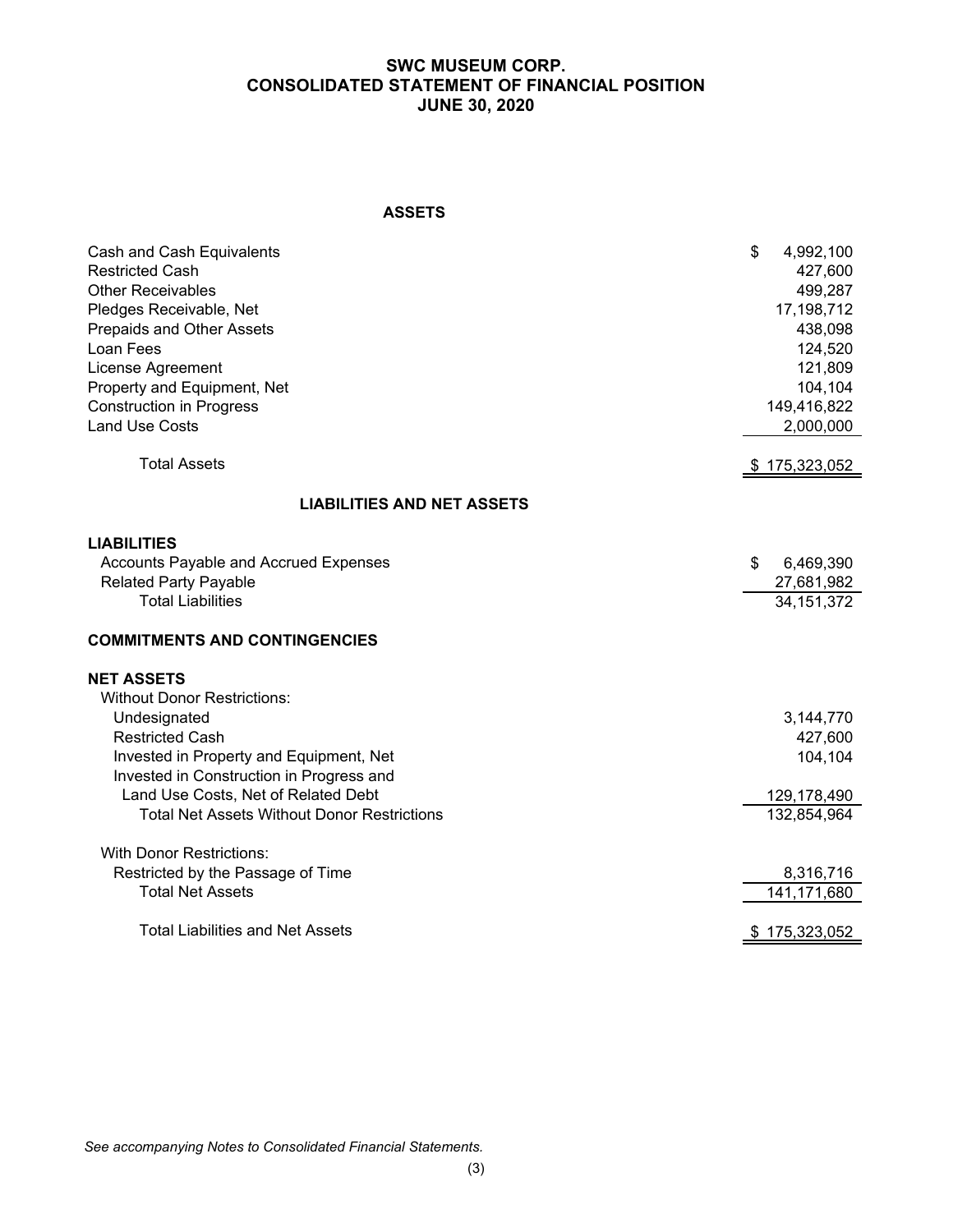## **SWC MUSEUM CORP. CONSOLIDATED STATEMENT OF ACTIVITIES YEAR ENDED JUNE 30, 2020**

|                                                                      | <b>Without Donor</b><br>Restrictions | <b>With Donor</b><br>Restrictions | Total           |
|----------------------------------------------------------------------|--------------------------------------|-----------------------------------|-----------------|
| <b>REVENUE AND SUPPORT</b>                                           |                                      |                                   |                 |
| <b>Contributions and Pledge Revenue</b>                              | \$<br>5,114,445                      | 2,425,000<br>\$                   | \$<br>7,539,445 |
| Rental Income                                                        | 715,038                              |                                   | 715,038         |
| Investment Income                                                    | 52,144                               |                                   | 52,144          |
| Loss on Cash and Investments                                         | (11, 821)                            |                                   | (11, 821)       |
| Other Income                                                         | 14,285                               |                                   | 14,285          |
| Net Assets Released from Restrictions:                               |                                      |                                   |                 |
| Satisfaction of Program Restrictions                                 | 9,837,240                            | (9,837,240)                       |                 |
| <b>Total Revenue and Support</b>                                     | 15,721,331                           | (7, 412, 240)                     | 8,309,091       |
| <b>EXPENSES</b>                                                      |                                      |                                   |                 |
| <b>General and Administrative Expenses</b>                           | 3,520,400                            |                                   | 3,520,400       |
| Fundraising                                                          | 1,483,577                            |                                   | 1,483,577       |
| <b>Total Expenses</b>                                                | 5,003,977                            |                                   | 5,003,977       |
| <b>CHANGE IN NET ASSETS</b>                                          | 10,717,354                           | (7, 412, 240)                     | 3,305,114       |
| Net Assets - Beginning of Year<br>Before Prior Period Adjustment and |                                      |                                   |                 |
| <b>Net Asset Reclassification</b>                                    |                                      | 150,766,764                       | 150,766,764     |
| <b>Prior Period Adjustment</b>                                       | (12,900,198)                         |                                   | (12,900,198)    |
| Net Asset Reclassification                                           | 135,037,808                          | (135,037,808)                     |                 |
| Net Assets - Beginning of Year<br>as Restated                        | 122, 137, 610                        | 15,728,956                        | 137,866,566     |
| <b>NET ASSETS - END OF YEAR</b>                                      | 132,854,964<br>S.                    | 8,316,716<br>\$                   | \$141,171,680   |

*See accompanying Notes to Consolidated Financial Statements.*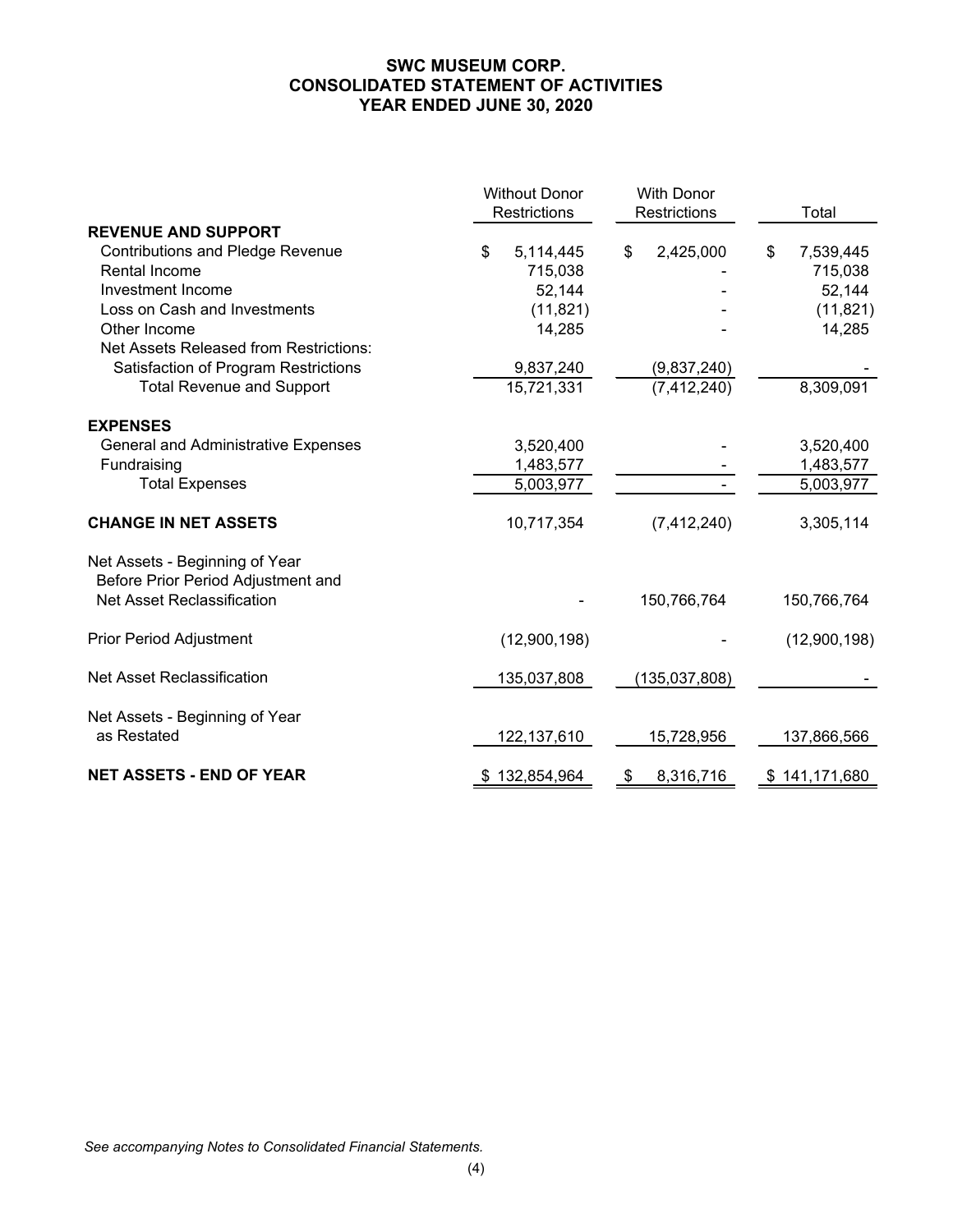# **SWC MUSEUM CORP. CONSOLIDATED STATEMENT OF FUNCTIONAL EXPENSES YEAR ENDED JUNE 30, 2020**

|                                                      | General and<br>Administrative<br><b>Expenses</b> | Fundraising     | Total<br>Support<br><b>Expenses</b> |
|------------------------------------------------------|--------------------------------------------------|-----------------|-------------------------------------|
| Salaries                                             | \$<br>346,561                                    | \$<br>705,835   | \$<br>1,052,396                     |
| <b>Employee Benefits</b>                             | 49,956                                           | 101,742         | 151,698                             |
| Payroll Taxes                                        | 13,376                                           | 27,243          | 40,619                              |
| <b>Total Salary Related Expenses</b>                 | 409,893                                          | 834,820         | 1,244,713                           |
|                                                      |                                                  |                 |                                     |
| Legal, Accounting, and Professional Fees             | 1,532,570                                        | 208,527         | 1,741,097                           |
| Interest Expense                                     | 544,107                                          |                 | 544,107                             |
| <b>Bad Debt Expense</b>                              | 353,433                                          |                 | 353,433                             |
| Travel                                               |                                                  | 352,138         | 352,138                             |
| Office Expense                                       | 275,353                                          | 3,723           | 279,076                             |
| <b>License Fees and Taxes</b>                        | 265,405                                          |                 | 265,405                             |
| Outreach                                             |                                                  | 45,112          | 45,112                              |
| <b>Bank Fees</b>                                     | 42,093                                           |                 | 42,093                              |
| <b>Development Expenses</b>                          |                                                  | 39,257          | 39,257                              |
| <b>Printing and Postage</b>                          | 22,906                                           |                 | 22,906                              |
| General Insurance                                    | 3,107                                            |                 | 3,107                               |
| <b>Expenses Before Depreciation and Amortization</b> | 3,448,867                                        | 1,483,577       | 4,932,444                           |
| Depreciation and Amortization                        | 71,533                                           |                 | 71,533                              |
| <b>Total Expenses</b>                                | \$<br>3,520,400                                  | \$<br>1,483,577 | \$<br>5,003,977                     |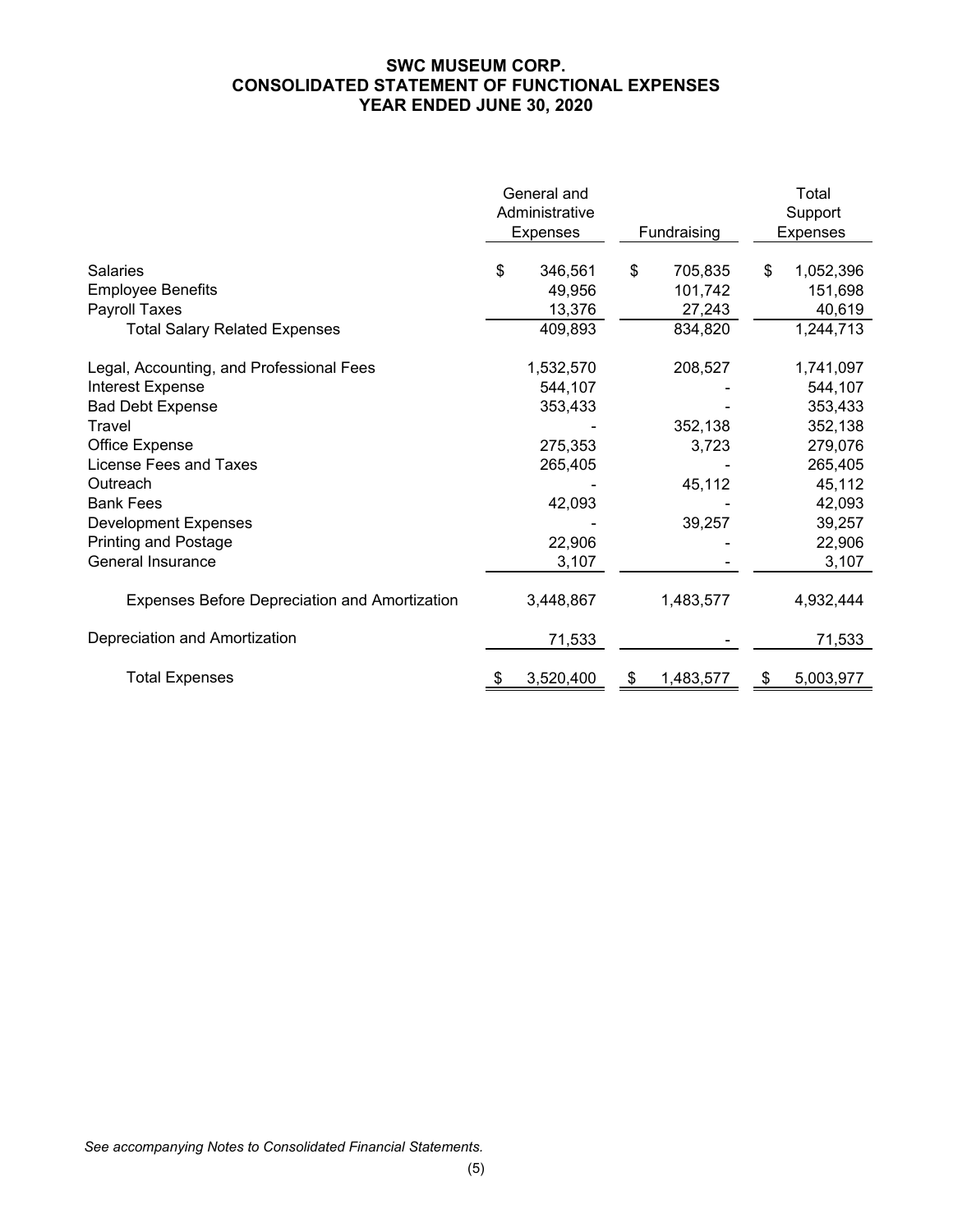# **SWC MUSEUM CORP. CONSOLIDATED STATEMENT OF CASH FLOWS YEAR ENDED JUNE 30, 2020**

| <b>CASH FLOWS FROM OPERATING ACTIVITIES</b>                                                    |    |                |
|------------------------------------------------------------------------------------------------|----|----------------|
| Change in Net Assets                                                                           | \$ | 3,305,114      |
| Adjustments to Reconcile Net Assets                                                            |    |                |
| to Net Cash Provided by Operating Activities:                                                  |    |                |
| Depreciation and Amortization                                                                  |    | 55,968         |
| Loan Fee Amortization                                                                          |    | 15,565         |
| <b>Bad Debt Expense</b>                                                                        |    | 353,433        |
| Loss on Investments                                                                            |    | 11,821         |
| (Increase) Decrease in Assets:                                                                 |    |                |
| Pledges Receivable                                                                             |    | 4,231,758      |
| <b>Other Receivables</b>                                                                       |    | (19, 743)      |
| <b>Other Assets</b>                                                                            |    | (84, 812)      |
| Increase (Decrease) in Liabilities:                                                            |    |                |
| Accounts Payable and Accrued Expenses                                                          |    | (676, 108)     |
| <b>Deferred Revenue</b>                                                                        |    | (50, 393)      |
| <b>Related Party Payable</b>                                                                   |    | 26,769,378     |
| Net Cash Provided by Operating Activities                                                      |    | 33,911,981     |
| <b>CASH FLOWS FROM INVESTING ACTIVITIES</b>                                                    |    |                |
| Purchases of Property and Equipment                                                            |    | (3,765)        |
| <b>Construction in Progress</b>                                                                |    | (35, 974, 528) |
| <b>Restricted Cash</b>                                                                         |    | 243,696        |
| Proceeds from Sale of Investments                                                              |    | 275,110        |
| Net Cash Used by Investing Activities                                                          |    | (35, 459, 487) |
| <b>CASH FLOWS FROM FINANCING ACTIVITIES</b>                                                    |    |                |
| <b>NET DECREASE IN CASH AND CASH EQUIVALENTS</b>                                               |    | (1,547,506)    |
| Cash and Cash Equivalents - Beginning of Year                                                  |    | 6,539,606      |
| CASH AND CASH EQUIVALENTS - END OF YEAR                                                        | \$ | 4,992,100      |
| SUPPLEMENTAL DISCLOSURE OF CASH FLOW INFORMATION<br>Cash Paid During the Year for:<br>Interest | S  | 477,049        |
| SUPPLEMENTAL DISCLOSURES OF NONCASH INVESTING<br><b>AND FINANCING ACTIVITY</b>                 |    |                |
| <b>Investment Donations</b>                                                                    | \$ | 291,428        |

*See accompanying Notes to Consolidated Financial Statements.*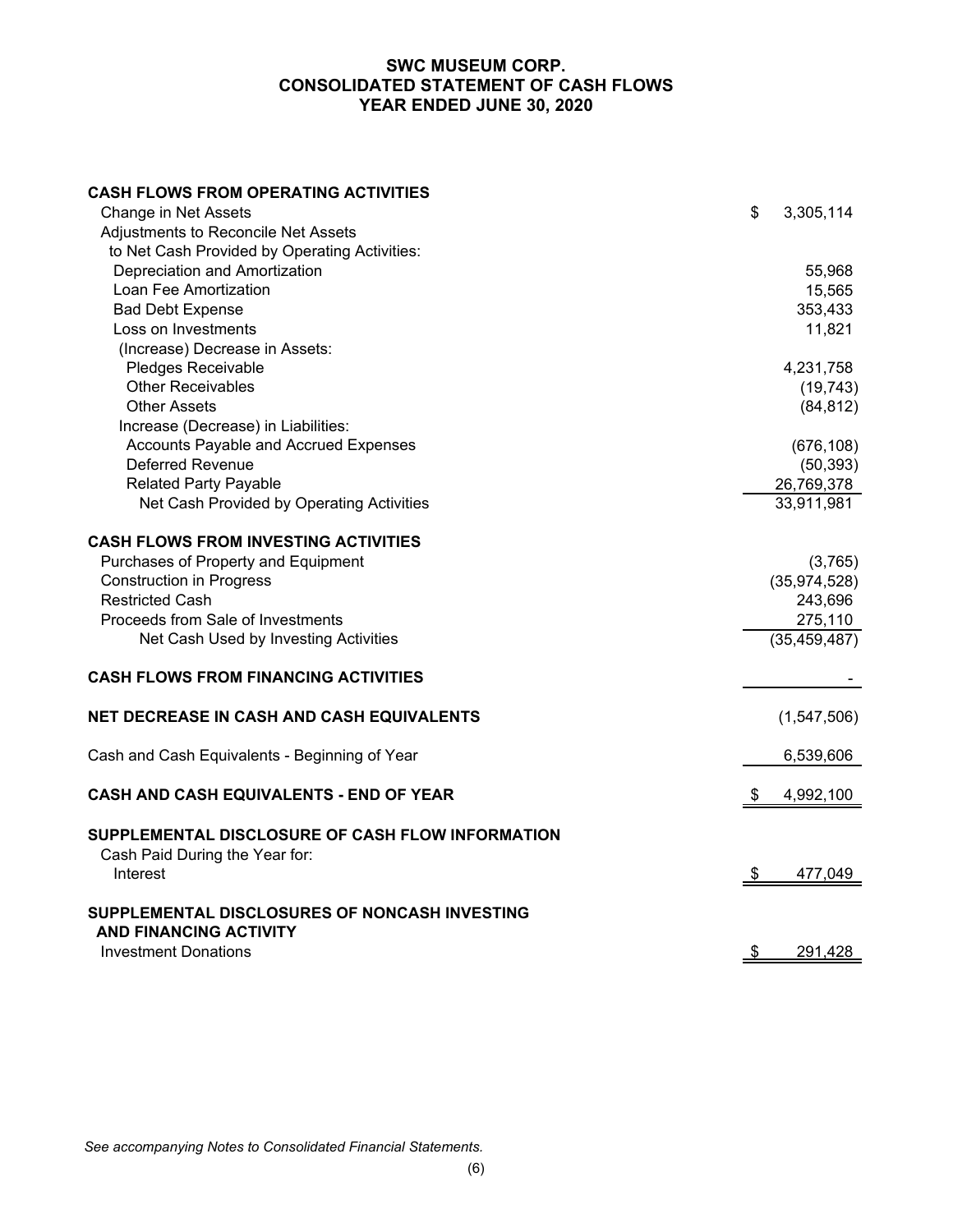#### **NOTE 1 ORGANIZATION**

SWC Museum Corp. (the Museum), a nonprofit corporation, was organized under the laws of the state of California on January 31, 2000. The purpose of the Museum is to raise donations to construct a tolerance museum in Jerusalem.

The Museum of Tolerance Jerusalem will be a world-class Museum that will include a multifaceted educational institution and modern social laboratory in the heart of Jerusalem that speaks to the world and confronts today's critical issues such as: global anti-Semitism, extremism, hate, and the responsibility of promoting human dignity and unity between Jews and people of all faiths. The 94,000 square foot site will house a 149,000 square foot building, which includes two high-tech experiential museums, one for adults and one for children, a state-of-the-art international Conference Center, Grand Hall, Education Center and Theater for the Performing Arts. The building will be surrounded by the Tikkun Olam Garden of approximately 24,000 square feet as well as a 1,000 seat Amphitheater of approximately 11,765 square feet.

Shehada Amir Building and Development LTD. (Shehada) was acquired in 2015 for the purpose of acquiring a contractor's license with a C-5 contracting classification.

#### **NOTE 2 SUMMARY OF SIGNIFICANT ACCOUNTING POLICIES**

#### **Principles of Consolidation**

The consolidated financial statements include the accounts of the Museum and Shehada. All significant intercompany accounts and transactions have been eliminated in consolidation. Unless otherwise noted, these consolidated entities are hereinafter referred to as "the Museum."

#### **Basis of Accounting**

The financial statements of the Museum have been prepared on the accrual basis of accounting and, accordingly, reflect all significant receivables, payables, and other liabilities.

#### **Basis of Presentation**

The accompanying financial statements have been prepared in accordance with accounting principles generally accepted in the United States of America (U.S. GAAP). These standards require that the Museum report information regarding its financial position and activities according to two classes of net assets: net assets without donor restrictions and net assets with donor restrictions.

*Net Assets Without Donor Restrictions* – Net assets available for use in general operations and not subject to donor (or certain grantor) restrictions.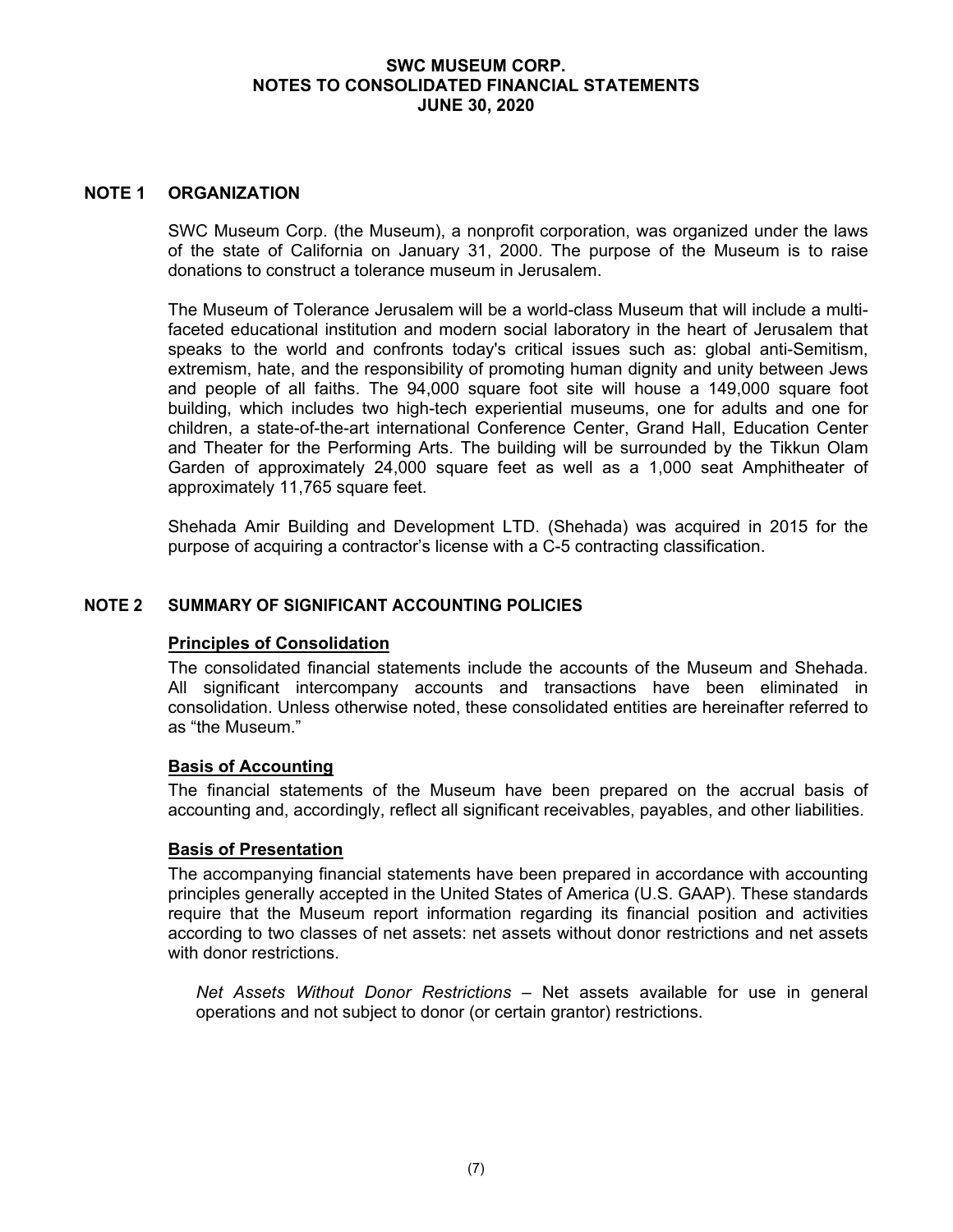## **NOTE 2 SUMMARY OF SIGNIFICANT ACCOUNTING POLICIES (CONTINUED)**

#### **Basis of Presentation (Continued)**

*Net Assets With Donor Restrictions* – Net assets subject to donor- (or certain grantor-) imposed restrictions. Some donor-imposed restrictions are temporary in nature, such as those that will be met by the passage of time or other events specified by the donor. Other donor-imposed restrictions are perpetual in nature, where the donor stipulates that resources be maintained in perpetuity. As of June 30, 2020, the Museum had no donorimposed restrictions that are perpetual in nature. Gifts of long-lived assets and gifts of cash restricted for the acquisition of long-lived assets are recognized as revenue when the assets are placed in service. Donor-imposed restrictions are released when a restriction expires, that is, when the stipulated time has elapsed, when the stipulated purpose for which the resource was restricted has been fulfilled, or both.

#### **Cash Equivalents**

Cash and cash equivalents include all funds in banks and highly liquid investments in other financial institutions, with initial maturity of three months or less.

## **Concentration of Credit Risk**

The Museum maintains its cash and cash equivalents in bank deposit and other investment accounts which may, at times, exceed federally insured limits. The Museum has not experienced any losses related to these balances and believes it is not exposed to any significant credit risk on cash and cash equivalents. At June 30, 2020, cash in bank exceeds the FDIC limit.

#### **Contributions**

In accordance with U.S. GAAP, contributions received are recorded as without donor restrictions or with donor restrictions depending on the existence and/or nature of any donor limitations on the use of the support. When a restriction expires (that is, when a stipulated time restriction ends or purpose restriction is accomplished), net assets with donor restrictions are reclassified to net assets without donor restrictions and reported in the consolidated statement of activities as Net Assets Released from Restrictions.

The Museum recognizes contributions, including unconditional promises to give, as revenues in the period received. Conditional promises to give are recognized as revenue when the conditions on which they depend are substantially met; that is, when the conditional promise becomes unconditional. There are no conditional promises to give at June 30, 2020.

#### **Promises to Give**

The Museum records unconditional promises to give that are expected to be collected within one year at net realizable value. Unconditional promises to be received after one year are discounted at an appropriate discount rate commensurate with the risks involved, which range from 0.78% to 2.71%. Amortization of discounts is recorded as additional fundraising revenue annually in accordance with donor-imposed restrictions, if any, on the pledges. Promises to give are written off when deemed uncollectible. For the year ended June 30, 2020, allowance for doubtful pledges was \$350,000.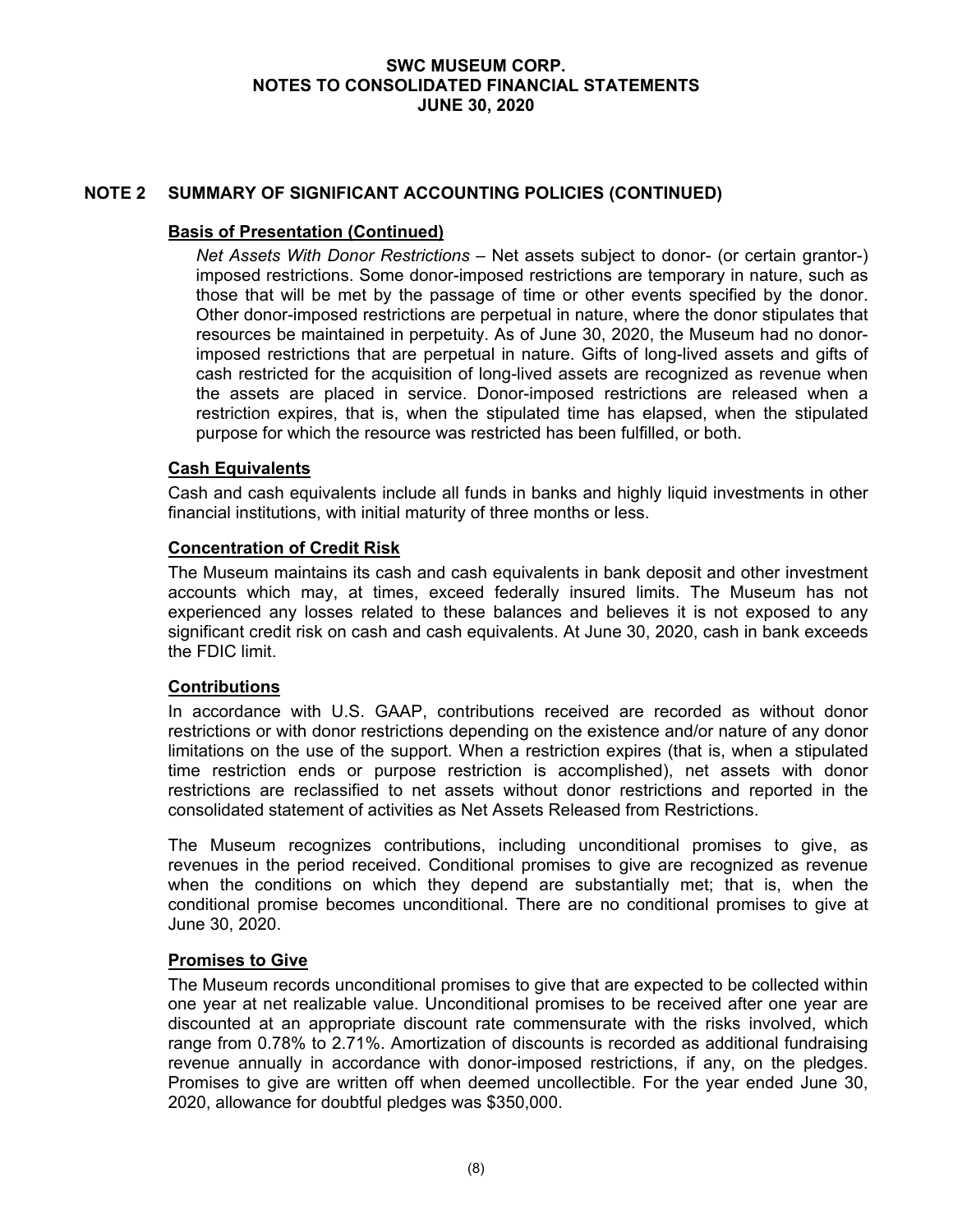## **NOTE 2 SUMMARY OF SIGNIFICANT ACCOUNTING POLICIES (CONTINUED)**

#### **Functional Allocation of Expenses**

The costs of providing supporting services have been summarized on a functional basis in the consolidated statement of activities and in the consolidated statement of functional expenses. Accordingly, salary cost has been allocated between the supporting services based upon time and level of effort. As the Museum is under construction, there are currently no active programs at this time.

#### **Property and Equipment**

Property and equipment are stated at cost at date of acquisition or fair value at date of donation. Major additions are capitalized; repairs and maintenance are charged to expense as incurred.

Depreciation is computed over the estimated useful lives of the respective assets utilizing the straight-line method.

## **Construction in Progress**

Construction in progress is stated at cost.

#### **Land Use Costs**

Land use costs consist of costs incurred related to the rights to use land and are stated at cost.

#### **Income Taxes**

The Museum is exempt from federal income taxes under Section  $501(c)(3)$  of the Internal Revenue Code and Section 2370(1)(d) of the California Revenue and Taxation Code, therefore, no provision has been made for income taxes.

Accounting principles generally accepted in the United States of America provide accounting and disclosure guidance about positions taken by an organization in its tax returns that might be uncertain. The Museum recognizes the effect of income tax positions only if those positions are more likely than not of being sustained. Management of the Museum does not believe the financial statements include any uncertain tax positions.

#### **Use of Estimates**

The preparation of consolidated financial statements in conformity with U.S. GAAP require management to make estimates and assumptions that affect the reported amounts of assets and liabilities, disclosures of contingent assets and liabilities at the date of the financial statements, and the reported amounts of revenues and expenses during the reporting period. Actual results could differ from those estimates.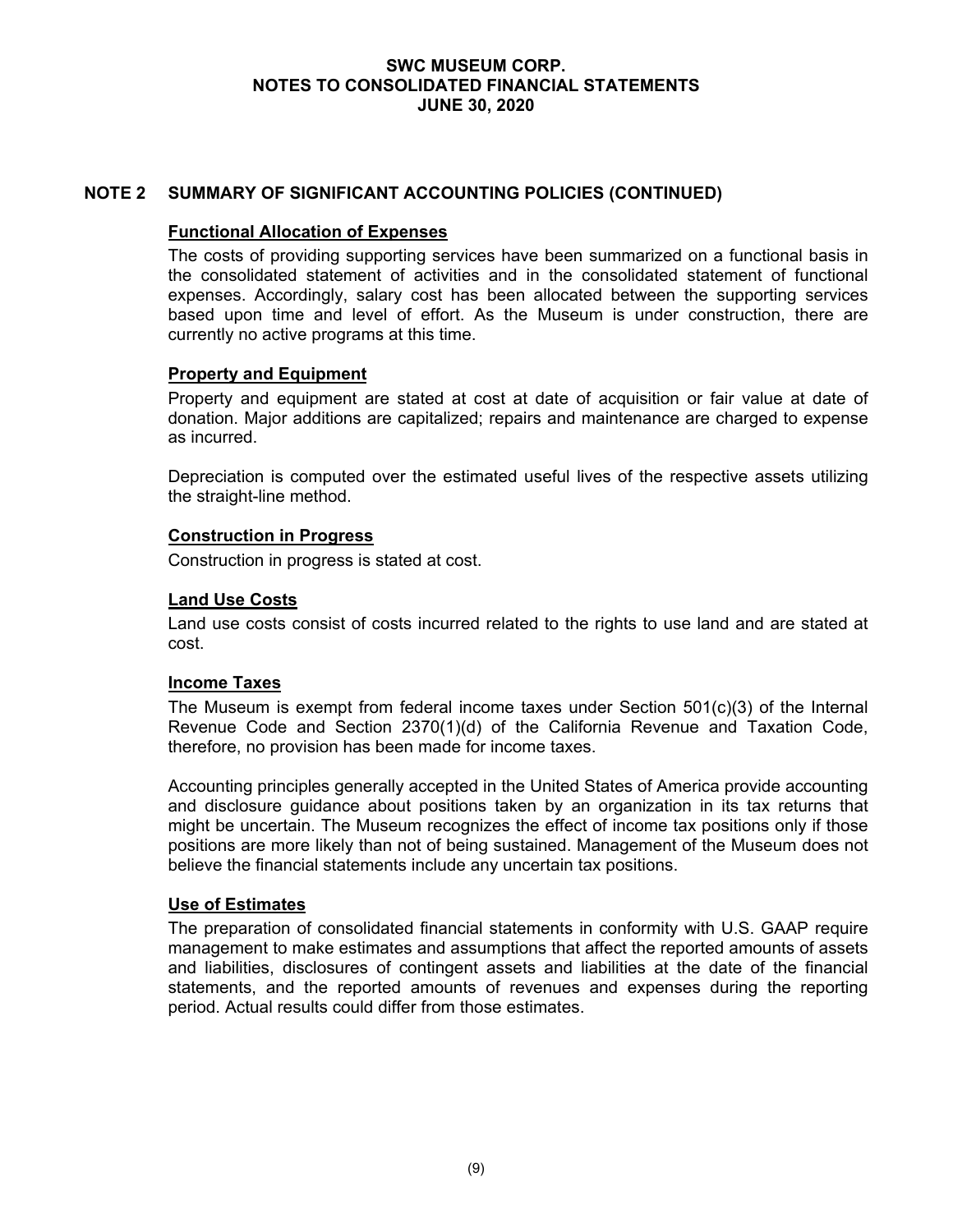## **NOTE 2 SUMMARY OF SIGNIFICANT ACCOUNTING POLICIES (CONTINUED)**

#### **Accounting Pronouncement Adopted**

The Museum adopted Financial Accounting Standards Board's Accounting Standard (ASU) 2018-08, *Accounting Guidance for Contributions Received and Made*. This ASU was issued to clarify accounting guidance for contributions received and contributions made. The amendments to this ASU assist entities in (1) evaluating whether transactions should be accounted for as contributions (nonreciprocal transactions) within the scope of Topic 958, *Not-for-Profit Entities*, or as exchange (reciprocal) transaction subject to other guidance and (2) determining whether a contribution is conditional. Upon application of the ASU there was no impact to The Museum's financial statements.

## **Effect of Economic Conditions on Contributions**

The Museum depends heavily on contributions for its revenue. The ability of certain of the Museum's contributors to continue giving amounts comparable with prior years may be dependent upon current and future overall economic conditions and the continued deductibility for income tax purposes of contributions to the Museum. While the Museum's board of trustees believes the Museum has the resources to continue its construction, its ability to do so and the extent to which it continues, may be dependent on the above factors.

## **Risk and Uncertainties**

The World Health Organization declared the spread of Coronavirus Disease (COVID-19) a worldwide pandemic in March 2020. The COVID-19 pandemic is having significant effects on global markets, supply chains, businesses, and communities. Specific to the Organization, COVID19 may impact various parts of its 2021 operations and financial results, including grants. Management believes the Organization is taking appropriate actions to mitigate the negative impact. However, the full impact of COVID-19 is unknown and cannot be reasonably estimated as these events are still developing.

# **NOTE 3 CASH AND CASH EQUIVALENTS**

Income earned on cash and cash equivalents represents interest income of \$52,144 for the year ended June 30, 2020.

The Museum converted its Israeli cash accounts from shekels to U.S. dollars based on the period-end spot rate. The Museum recognized exchange gains on cash of \$11,486 for the year ended June 30, 2020.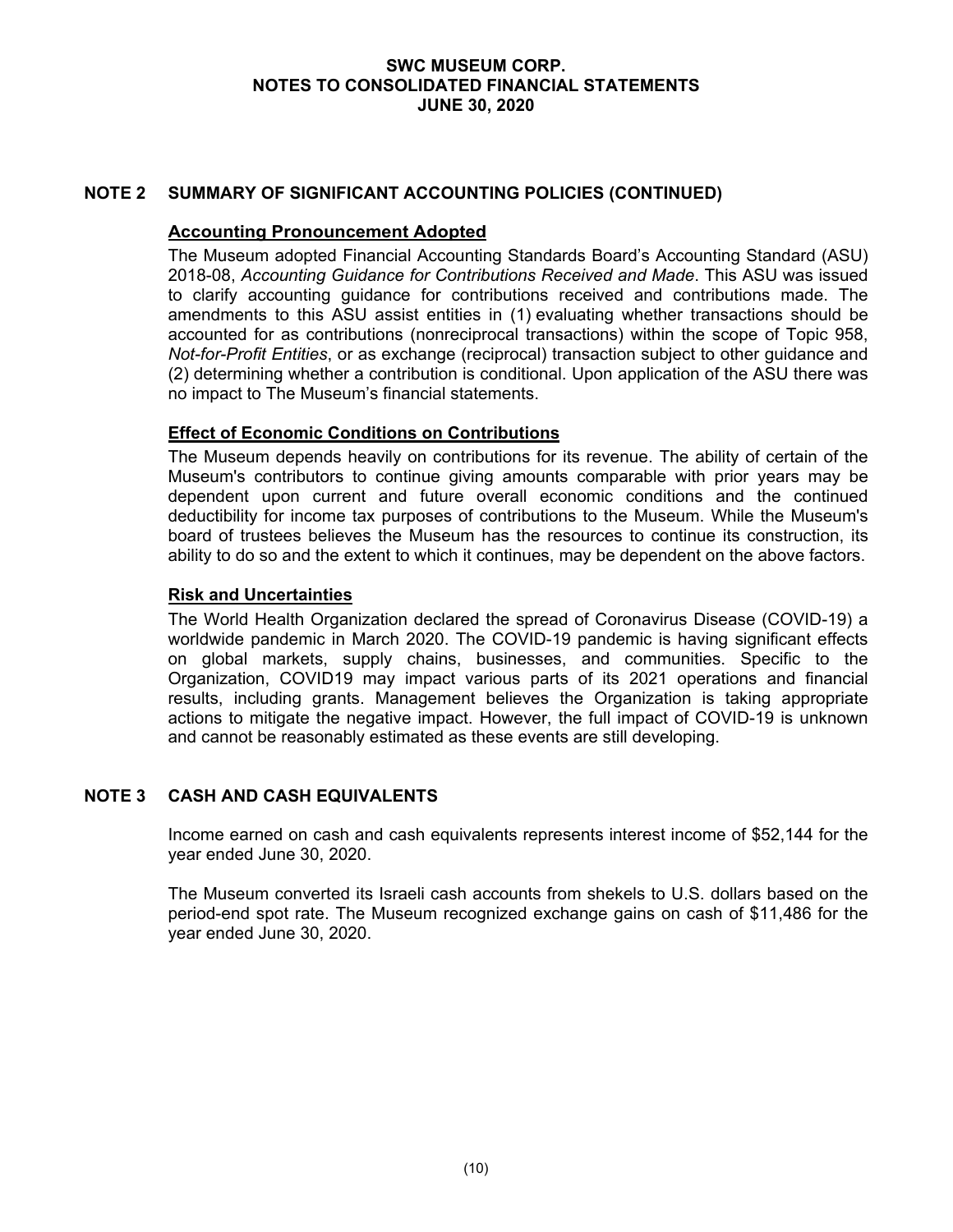## **NOTE 4 AVAILABILITY AND LIQUIDITY**

The Museum has a policy to manage its liquidity and reserves following three guiding principles: maintaining appropriate levels of liquidity, maximizing returns within reasonable and prudent levels of risk, and maintaining or increasing the purchasing power of the investment portfolio in order to support grant making activities. The following table reflects the Museum's financial assets (cash and cash equivalents and interest receivable) as of June 30, 2020, reduced by amounts not available for general expenditures within one year.

| Cash and Cash Equivalents                          | \$<br>5,419,700 |
|----------------------------------------------------|-----------------|
| Other Receivables                                  | 499,287         |
| Pledge Receivable, Net                             | 17,198,712      |
| Subtotal Financial Assets Available Within         |                 |
| One Year                                           | 23,117,699      |
| Less: Amounts Unavailable for General Expenditures |                 |
| Within One Year:                                   |                 |
| <b>Restricted Cash and Cash Equivalents</b>        | 427,600         |
| Pledge Receivable, Net Over One Year               | 8,316,716       |
| <b>Total Amounts Unavailable for General</b>       |                 |
| <b>Expenditures Within One Year</b>                | 8,744,316       |
| Financial Assets Available to Meet Cash            |                 |
| Needs for General Expenditures Within              |                 |
| One Year                                           | 14,373,383      |

## **NOTE 5 PLEDGES RECEIVABLE**

Promises to give are included in the consolidated financial statements as pledges receivable and revenue of the appropriate net asset category. Pledges receivable at June 30, 2020 are due as follows:

| Less Than One Year                  | \$. | 9,128,109  |
|-------------------------------------|-----|------------|
| One Year to Five Years              |     | 8,765,823  |
| More Than Five Years                |     | 462,000    |
| Present Value Discount              |     | (807, 220) |
| Allowance for Uncollectable Pledges |     | (350,000)  |
| Total                               |     | 17,198,712 |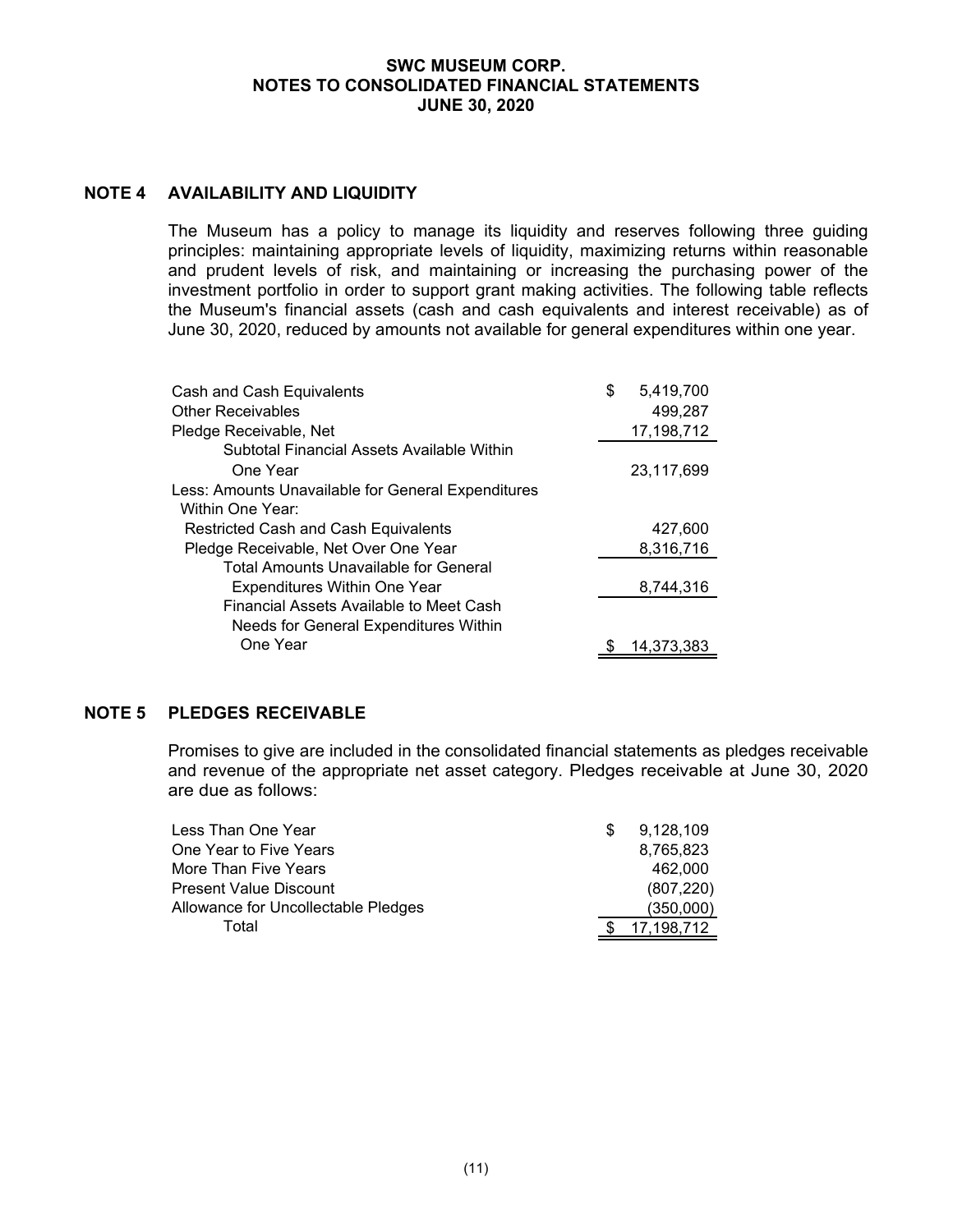## **NOTE 6 PROPERTY AND EQUIPMENT**

Major classes of property and equipment and their estimated useful lives consist of:

|                                |         | Years   |
|--------------------------------|---------|---------|
| Furniture and Equipment        | 547.374 | 5 to 10 |
| Less: Accumulated Depreciation | 443.270 |         |
| Total                          | 104.104 |         |

Depreciation expense for the year ended June 30, 2020 was \$44,367.

## **NOTE 7 LICENSE AGREEMENT**

Information regarding the Museum's contractor's license agreement, is as follows:

|                                |         | Years |
|--------------------------------|---------|-------|
| Contractor's License           | 174.013 | 15    |
| Less: Accumulated Depreciation | 52.204  |       |
| Total                          | 121.809 |       |

Amortization expense for the year ended June 30, 2020 was \$11,601.

## **NOTE 8 CONSTRUCTION IN PROGRESS AND LAND USE COSTS**

The Museum has approved a plan to build the Museum of Tolerance in Jerusalem. During the year ended June 30, 2020, the Museum capitalized construction costs of \$35,974,528. As of June 30, 2020, the capitalized construction in progress is \$149,416,822 and land use cost is \$2,000,000. Construction costs consist of direct costs associated with the Museum of Tolerance in Jerusalem, including excavation costs, foundation and skeleton cost, film production for exhibits, architectural and consulting fees.

## **NOTE 9 RESTRICTED CASH**

At June 30, 2020, the Museum has restricted cash of \$427,600, with a bank, which is primarily to provide collateral for the Jerusalem Municipality that certain infrastructure and development work will be performed by the Museum. In accordance with the Undertaking Agreement with the Jerusalem Municipality, the Museum is required to perform infrastructure and development work, and if the Museum does not perform, the Jerusalem Municipality has the right to withdraw this cash.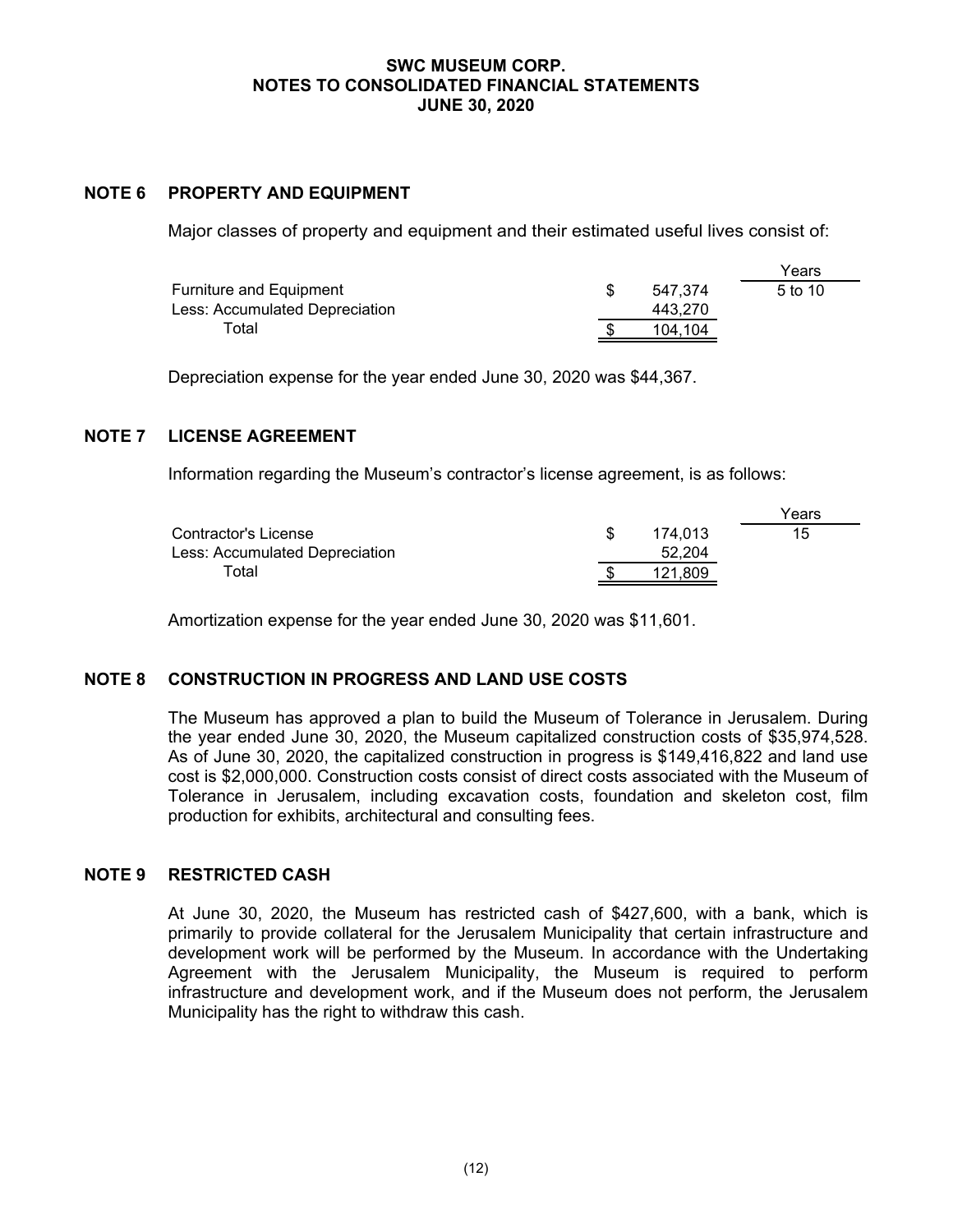## **NOTE 10 COMMITMENTS AND CONTINGENCIES**

#### **Commitments**

Beginning in March 2005, the Museum entered into a development agreement with the Israel Land Administration (ILA) to develop and lease a plot of land located in Jerusalem for the purpose of establishing the Museum of Tolerance Jerusalem. The lease agreement, which will come into effect at the end of the development, is for 49 years from the transaction approval date, with an option to extend for an additional 49 years. The development agreement with ILA was originally for 36 months and subsequently extended. The development agreement required the Museum to pay an annual development use fee, which was based on 5% of the base value of the commercial parts of the plot.

In addition, in accordance with the lease agreement, at the end of the development, the Museum will be required either to pay an annual lease fee of 5% of the value of the plot that will be determined, or pay a capitalized amount for the whole lease period remaining.

In connection with the above agreements, the Museum also entered into an agreement with the Jerusalem Municipality regarding the municipality's investment in a portion of the land received from the ILA, referred to as the underground parking lot, which was built by the municipality and was operated by its concessionaire.

The parking lot was under the rights of use of the Jerusalem Municipality, which has made investments into this property to construct this parking lot building. In August 2012, the Museum received the rights of use of the parking lot from the Jerusalem Municipality. In exchange for these rights of use, the Museum made payments of \$600,000 (in 2015, 2014, and 2013 of \$150,000, \$150,000, and \$300,000, respectively) towards the total commitment obligation of \$2,000,000, which was originally accrued as of June 30, 2010, with a corresponding amount capitalized under land use costs. The remaining obligation of \$1,400,000 is required to be paid in one installment 36 months following the opening of the Museum, but not later than August 2022.

In September 2004, the Museum entered into an agency agreement with the Friends of Simon Wiesenthal Center for Holocaust Studies (the Friends of SWC), a nonprofit organization incorporated without share capital under the laws of Canada. The agency agreement was entered into to enable Friends of SWC to collect donation revenues on behalf of the Museum in Canada. Per the terms of the agreement, Friends of SWC is entitled to a 49-year lease to a portion of the finished building (renewable at the option of Friends of SWC for a further term of 49 years) for the purpose of exhibits.

## **Contingencies**

The Museum may be party to various legal proceedings in the ordinary course of business, which, in the opinion of management, will not have a material adverse impact on its financial positions or consolidated statements of activities and changes in net assets.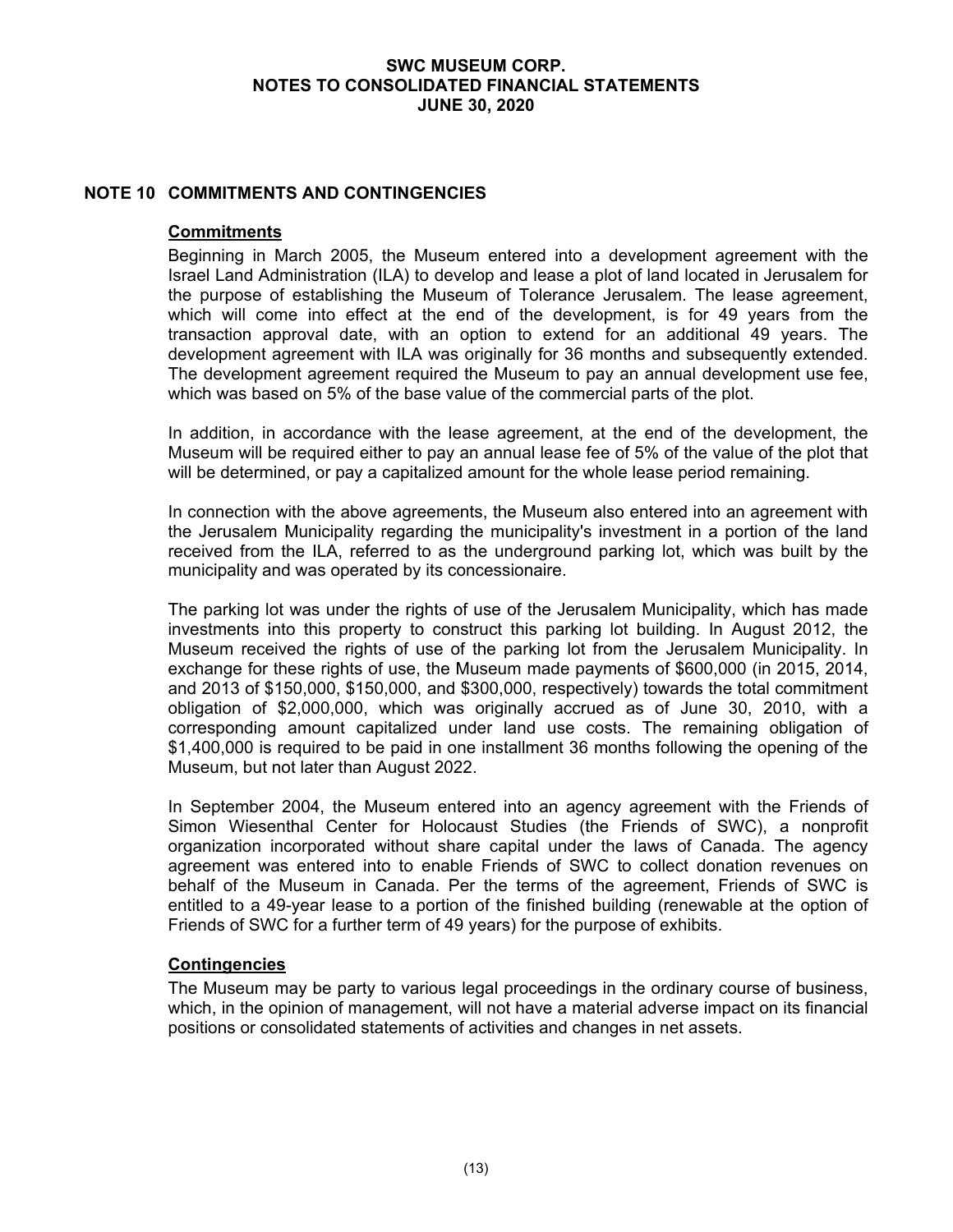#### **NOTE 11 RELATED PARTY**

On September 29, 2017, the Simon Wiesenthal Center, Inc. (the Center) entered into a credit agreement with a revolving line of credit for \$35,000,000 with a bank to fund construction of the Museum of Tolerance, Jerusalem.

The Museum signed an unsecured revolving line of credit promissory note for \$35,000,000 in favor of the Center. The Museum will also reimburse the Center for all attorneys' fees and costs to obtain the loan.

In connection with the note, the Museum will reimburse the Center for loan fees of \$167,232, which are amortized over the term of the note based on the effective interest method and are included in Other Assets on the consolidated statement of financial position.

The note requires monthly interest on the principal outstanding (LIBOR rate plus 1.85%) commencing November 2017. In no event shall the interest rate be less than 3% per annum. The 10-year revolving line of credit reduces by \$1,200,000 each year ended September 30 beginning September 30, 2020. There is an unused line of credit fee of .10% due quarterly beginning with the quarter starting on September 30, 2017. These charges will be reimbursed to the Center.

During the year ended June 30, 2020, interest expense for the year ended June 30, 2020 was \$544,107.

The credit agreement between the bank and the Center requires the Museum to meet certain covenants. As of June 30, 2020, the Museum was in compliance with all covenants.

On January 28, 2020, the Museum signed an unsecured promissory note for \$4,663,391 in favor of SWC. The note requires monthly interest on the principal outstanding (LIBOR rate plus 2%) The principal due under this note, along with all remaining unpaid interest due hereunder, are payable in full on June 30, 2026. These charges will be reimbursed to SWC.

As of June 30, 2020, the Museum had total related party payables of \$27,681,982, due to the Center related to the revolving line of credit promissory note, unsecured promissory note and other expenses.

#### **NOTE 12 DEFINED CONTRIBUTION PROFIT SHARING AND RETIREMENT SAVINGS PLAN**

The Museum participates in the Simon Wiesenthal Center, Inc.'s defined contribution profit sharing plan under Section 401(k) of the Internal Revenue Code, which covers substantially all employees. Eligible employees may receive discretionary profit sharing contributions, subject to certain limitations. The Museum has accrued profit sharing contributions and incurred expenses of \$23,240 in 2020.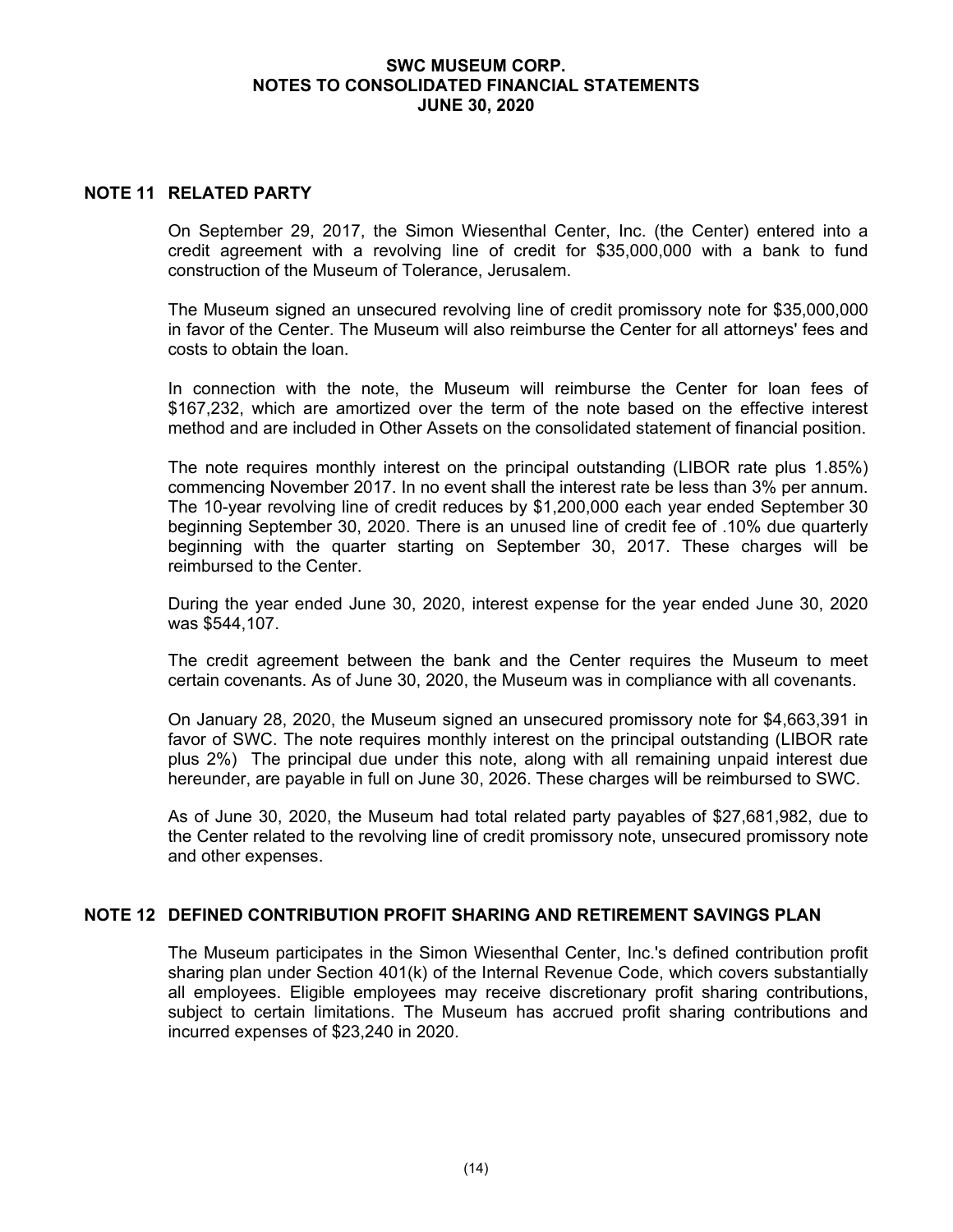## **NOTE 12 DEFINED CONTRIBUTION PROFIT SHARING AND RETIREMENT SAVINGS PLAN (CONTINUED)**

The Museum also participates in the Simon Wiesenthal Center, Inc.'s retirement savings plan under Section 403(b) of the Internal Revenue Code, a voluntary savings plan open to all employees whereby pre-tax contributions to the plan are made on a monthly basis pursuant to a salary reduction agreement between the Museum and each participating employee. In addition, the Museum makes nonelective contributions on behalf of certain employees to the Simon Wiesenthal Center, Inc.'s plan, subject to certain limitations, and incurred expenses of \$50,228 and in 2020.

## **NOTE 13 PRIOR PERIOD ADJUSTMENTS AND NET ASSET RECLASSIFICATION**

Net assets as of June 30, 2019 have been restated to correct reporting errors. The effect of the restatement for assets were decreases in pledges receivable. Had these items been properly recorded, the net assets would have decreased by \$12,900,198 for the year ended June 30, 2019. The restatement for July 1, 2019 is as follows:

|                                         | As Previously   |              |                 |
|-----------------------------------------|-----------------|--------------|-----------------|
|                                         | Reported        | Adjustments  | As Restated     |
| Cash and Cash Equivalents               | \$<br>6,539,606 | \$           | \$<br>6,539,606 |
| <b>Restricted Cash</b>                  | 671,296         |              | 671,296         |
| <b>Other Receivables</b>                | 479,544         |              | 479,544         |
| Pledges Receivable, Net                 | 34,971,032      | (12,900,198) | 22,070,834      |
| <b>Other Assets</b>                     | 353,286         |              | 353,286         |
| Loan Fees                               | 140,085         |              | 140,085         |
| Property and Equipment, Net             | 144,706         |              | 144,706         |
| <b>Construction in Progress</b>         | 113,442,294     |              | 113,442,294     |
| <b>Land Use Costs</b>                   | 2,000,000       |              | 2,000,000       |
| Intangible Assets                       | 133,410         |              | 133,410         |
|                                         |                 |              |                 |
| <b>Total Assets</b>                     | \$158,875,259   | (12,900,198) | \$145,975,061   |
| Accounts Payable and                    |                 |              |                 |
| <b>Accrued Expenses</b>                 | \$<br>7,145,498 | \$           | \$<br>7,145,498 |
| <b>Deferred Revenue</b>                 | 50,393          |              | 50,393          |
| <b>Related Party Payable</b>            | 912,604         |              | 912,604         |
| <b>Total Liabilities</b>                | 8,108,495       |              | 8,108,495       |
| <b>Net Assets</b>                       | 150,766,764     | (12,900,198) | 137,866,566     |
| <b>Total Liabilities and Net Assets</b> | 158,875,259     | (12,900,198) | \$145,975,061   |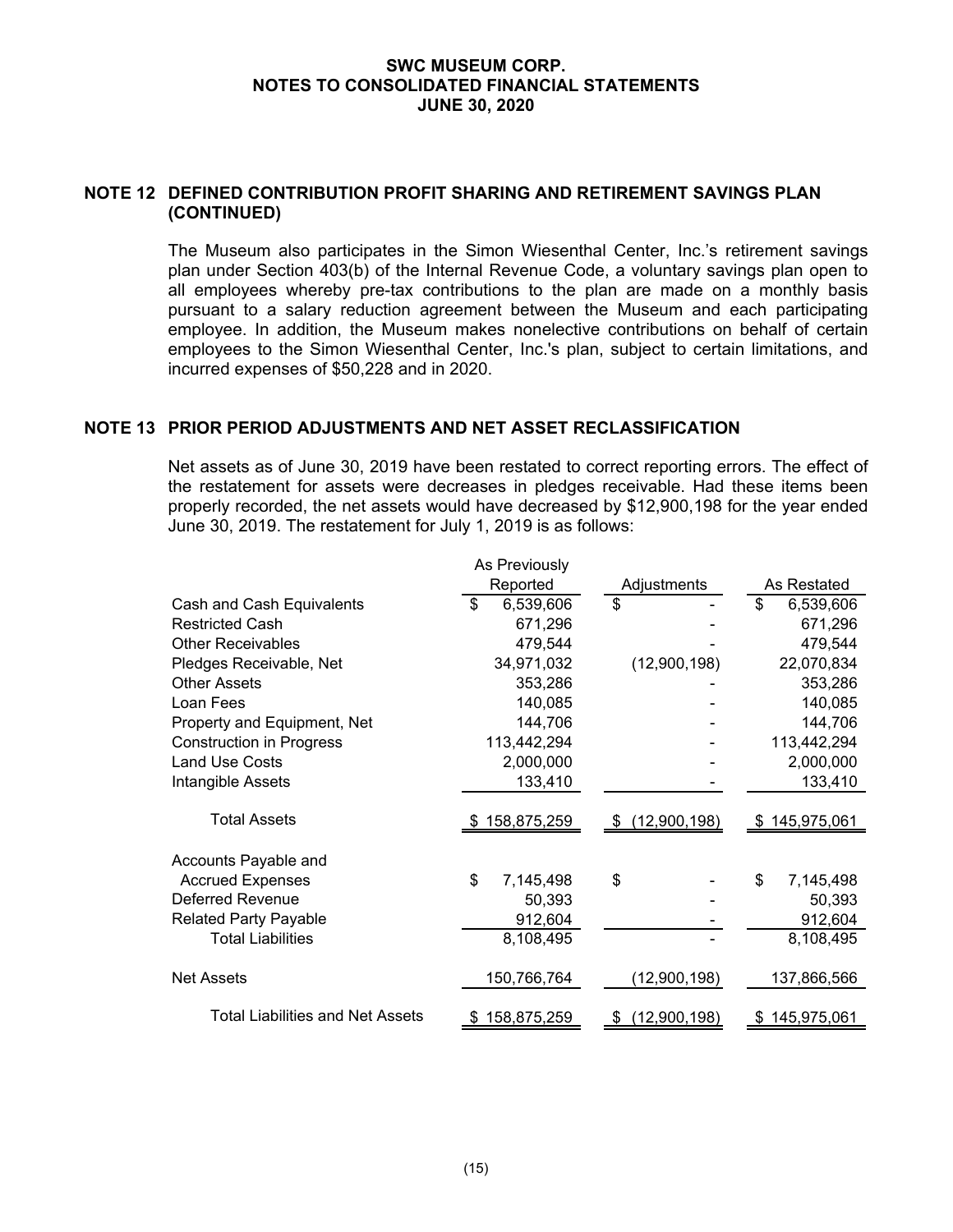#### **NOTE 13 PRIOR PERIOD ADJUSTMENTS AND NET ASSET RECLASSIFICATION (CONTINUED)**

The Museum previously classified all revenue under the category of net assets with donor restrictions. Earned income, such as parking revenue and investment income, were incorrectly classified as these amounts are not subject to donor restrictions. Upon further review, it was determined that contributions received were within the broad limits resulting from the nature and purpose of the organization and from the environment in which it operates. Therefore, all net assets have been reclassified to net assets without donor restrictions, with the exception of pledges restricted by the passage of time.

#### **NOTE 14 SUBSEQUENT EVENTS**

Management has evaluated subsequent events through October 19, 2021, the date the financial statements were available to be issued.

The Museum drew an additional \$2,761,668 on its revolving line of credit promissory note, bringing the outstanding total to \$25,000,000.

Effective March 1, 2021, Simon Wiesenthal Center, Inc. (SWC) entered into a second modification agreement, which amended the credit agreement dated September 29, 2017, and a term loan note with a bank to fund construction of the Museum of Tolerance, Jerusalem, modifying the outstanding revolving line of credit balance of \$25,000,000 to a term loan with a facility maturity date of March 1, 2031.

The Museum signed an unsecured revolving line of credit promissory note for \$25,000,000 in favor of SWC. The note requires monthly interest on the principal outstanding of 2.41% through March 1, 2026. The Museum deposited \$1,178,331 into a bank-controlled interest reserve account. Commencing April 1, 2026, the note requires through the facility maturity date equal monthly installments of principal over a 25-year amortization period and interest of 3%. On the facility maturity date, the entire remaining principal balance, together with all accrued and unpaid interest is due and payable. The Museum will also reimburse SWC for all attorneys' fees and costs to obtain the loan.

In August 2020, an agreement of principal terms regarding the Museum's funding was agreed upon and as of this date, the Museum has received a loan for \$10 million from three of the Museum's board members.